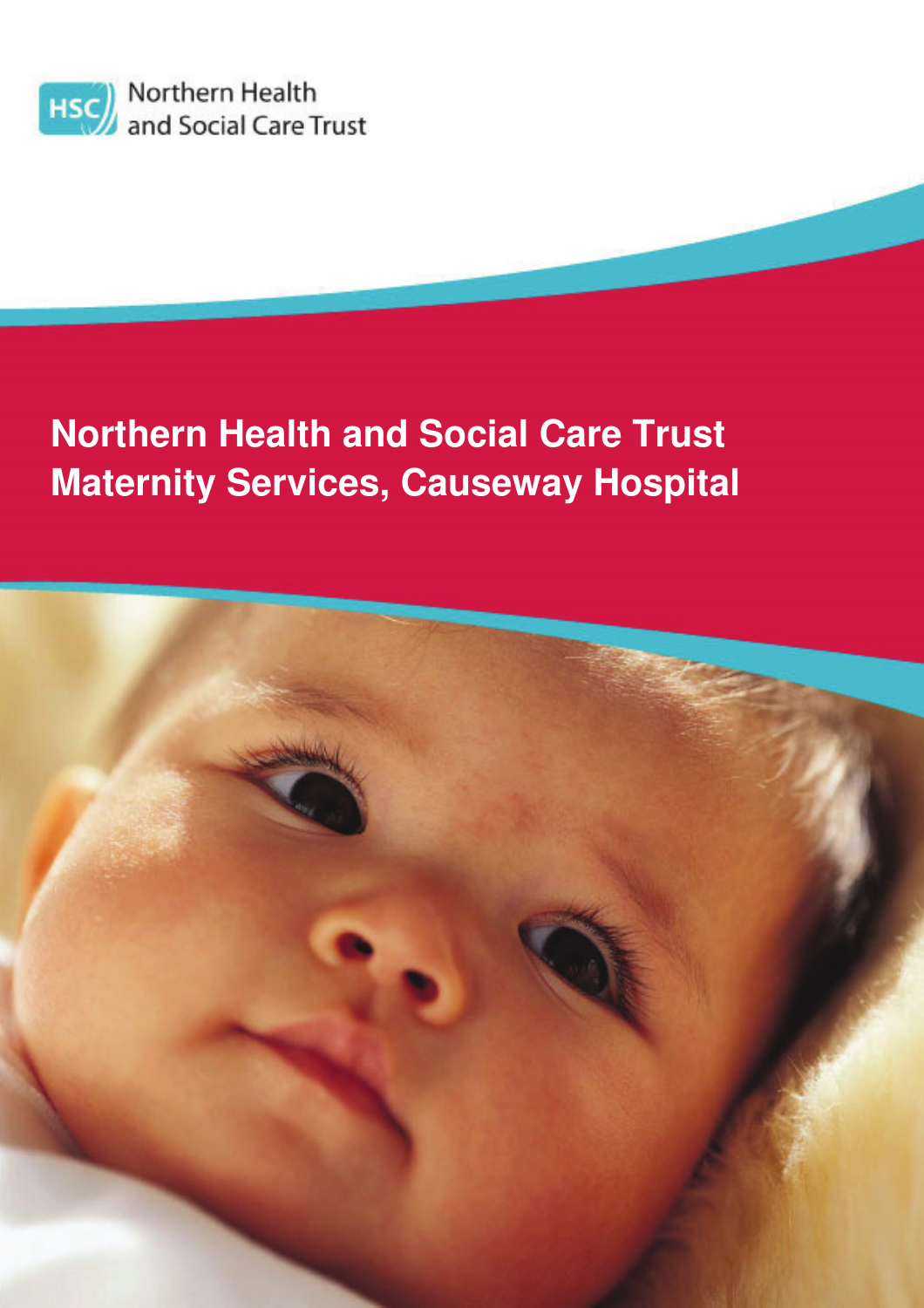## **Northern Health and Social Care Trust Maternity Services**

#### **Overview of Maternity Services**

Maternity Services are provided in Antrim and Causeway Hospitals and provide women with a range of choices for their place of birth. Every year approximately 4000 babies are born in the Northern Trust. The Northern Trust promotes and supports breastfeeding and has UNICEF Baby friendly accreditation.

#### **Choosing where to have your baby**

During pregnancy, labour and birth, we offer midwifery-led services, shared care, consultant led care and a home birth service. Our Midwifery-led services are offered to all women who have low risk pregnancy. Shared Care and Consultant-led services are provided by a number of professionals including your GP, Midwife and Consultant Obstetrician. The place of birth is dependent on individual assessment.

## **Causeway Hospital**

Maternity Outpatient and Maternity Ward areas can all be located on first floor of Causeway Hospital.

#### **Early Pregnancy Assessment Service, Gynae Ward**

Any woman who is experiencing any pregnancy complications between 6 and 20 weeks of pregnancy can contact the Early Pregnancy Assessment Unit directly for advice or be referred by GPs, Community Midwives or the Emergency Department.

Opening hours Monday to Sunday 09:30am – 12:30pm Outside of these hours please attend the Emergency Department.

Contact details: Telephone – 028 7034 6061

## **Fetal Maternal Assessment Unit, Maternity Unit.**

If you are 20 weeks pregnant or more and experiencing pregnancy related problems you can contact the Fetal Maternal Assessment Unit (FMAU) directly or be referred by your midwife, GP or obstetrician.

Contact details: Telephone 028 703 46128

## **Delivery Suite, Maternity Unit**

Causeway Delivery Suite has one newly refurbished birthing room with pool and 3 delivery rooms, and a dedicated obstetric theatre within main theatre suite.

Contact details: Telephone: 028 703 46128